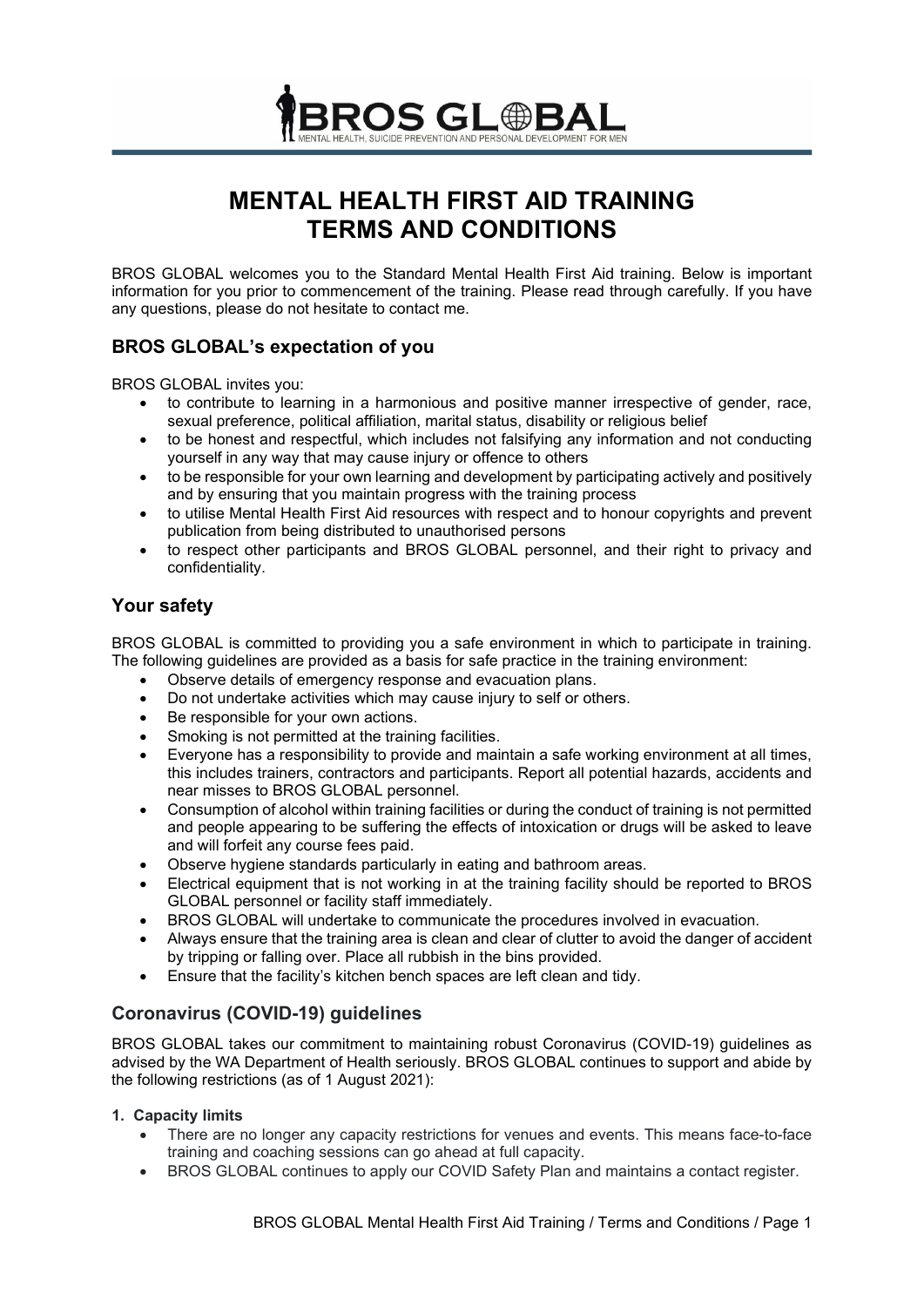#### **2. SafeWA and contact registers**

- You can help keep WA safe by checking in at BROS GLOBAL's training and coaching sessions by leaving your details on a contact register.
- Contact registers are essential in assisting contact tracers to identify people who may have been exposed to a positive case

#### **3. Work health and safety commitments**

- BROS GLOBAL strongly encourages everyone to maintain good hygiene practices to prevent the transmission of COVID-19:
	- $\circ$  wash your hands often with soap and water. This includes before and after eating and after going to the toilet.
	- o use alcohol-based hand sanitisers when you can't use soap and water.
	- o avoid touching your eyes, nose and mouth.

#### **4. COVID-19 testing**

- For our workers and other participants' safety, please advise us if you have experienced any of the below symptoms in the past 24 hours:
	- o fever (≥37.50C), or
	- o recent history of fever (e.g. night sweats, chills), without a known source, or
	- o acute respiratory symptoms (including cough, shortness of breath, sore throat, runny nose), or
	- o Acute loss of smell or taste
- Get tested for COVID-19 early people are most infectious when they first experience symptoms.
- Testing is available at COVID clinics, regional public hospitals, health services and remote health clinics (where COVID clinics are not available); and private pathology centres. For locations and opening days/times please visit locations and opening days/times please visit [https://www.healthywa.wa.gov.au/articles/a\\_e/coronavirus/covid-clinics](https://www.healthywa.wa.gov.au/articles/a_e/coronavirus/covid-clinics)

## **Your equity**

BROS GLOBAL is committed to ensuring that the training environment is free from discrimination and harassment. Discrimination and harassment will not be tolerated under any circumstances. In the event that discrimination and harassment is found to have occurred, you may be asked to leave the training and will forfeit any course fees paid.

Suspected criminal behaviour will be reported to police authorities immediately.

Participants who feel that they have been discriminated against or harassed should report this information to the BROS GLOBAL personnel. This will initiate a complaints handling procedure which will be fair and transparent and will protect your rights as a complainant.

## **Your privacy**

BROS GLOBAL takes the privacy of course participants very seriously and complies with all legislative requirements. These include the Privacy Act 1988 and Australian Privacy Principles (APPs) (2014).

All information shared is kept in the strictest confidence by both parties and is available upon written request. In some cases, we are required by law to make participant information available to others such as part of a criminal investigation or emergency.

## **Facilities CCTV**

Please be aware that Closed Circuit Television (CCTV) may be in operation at the nominated BROS GLOBAL training rooms and external venues and that they are subject to monitoring and review for security and workplace health and safety reasons.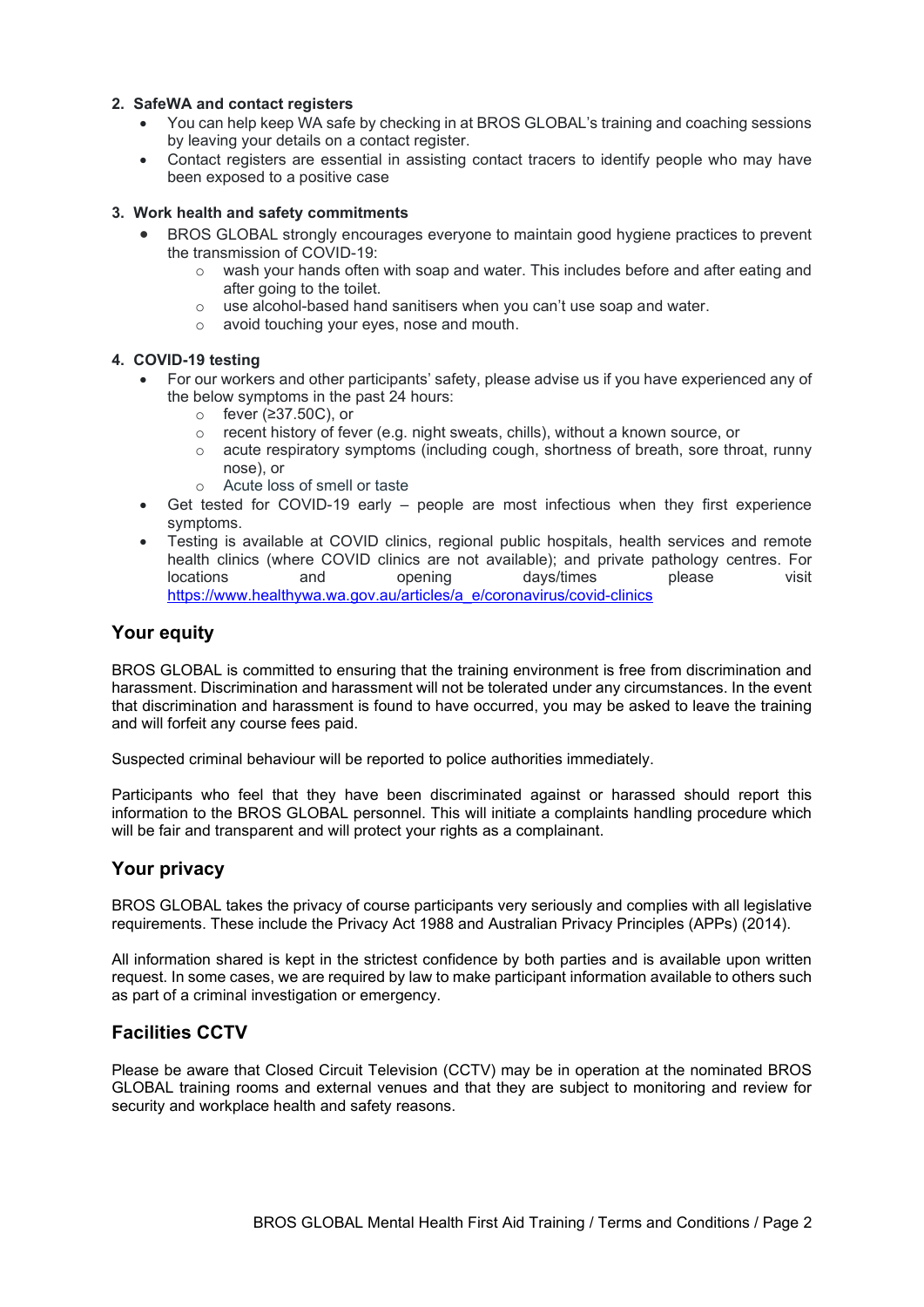# **Fees payable**

The full fee payment must be paid prior to commencing training or within 7 days of receiving an invoice from BROS GLOBAL. BROS GLOBAL will discontinue registration if fees are not paid as required prior to commencement.

## **Participant cancellation**

If a participant has to cancel enrolment part way through the 2-day training due to unforeseen circumstances, they must notify BROS GLOBAL in writing (email, text or written note) at the soonest opportunity with a valid reason. Once BROS GLOBAL is notified, we can arrange continuation as with another 2-day session.

If a refund is requested, BROS GLOBAL is entitled to retain fees for any component of the course completed up until the point of notification by the participant cancellation.

### **Replacement of manuals**

Participants who require replacement of issued manuals will be liable for additional charges to cover the cost of replacement. The cost of a Mental Health First Aid Manual is A\$20.00.

# **Cancellation Fees**

Cancellation fee of course prior to commencement is \$20.00. If it is less than 2 days before your course date, there will be no refund. There will also be no refund for non-attendance, non-full disclosure of information or late arrival on the course date.

## **Reschedule Fees**

Fees apply if reschedule is requested less than 2 days before your course date. If a sickness certificate is forwarded to us, we will reschedule at no charge.

## **Payment method**

BROS GLOBAL accepts payment for registration in the following ways:

- via credit card on Square [\(https://brosglobal.square.site\)](https://brosglobal.square.site/), an online booking and payment platform; or
- via credit card or bank transfer/direct deposit from an invoice link to PayPal. This will be emailed to you.

#### **Our continuous improvement of services**

BROS GLOBAL is committed to the continuous improvement of our training and management systems. Central to this commitment is our approach to continuous improvement and the procedures we apply to achieve systematic and sustained improvement.

#### **Learner satisfaction survey**

At the completion of your training, you will be issued with a Training Satisfaction Survey. Your completion and return of this survey is important to BROS GLOBAL for our ongoing improvement of services and to enable us to improve in our service delivery. Your assistance in gathering this survey data is greatly appreciated.

Participants are also encouraged to provide feedback to Mental Health First Aid as part of the Accreditation process online to improve their training material in the future.